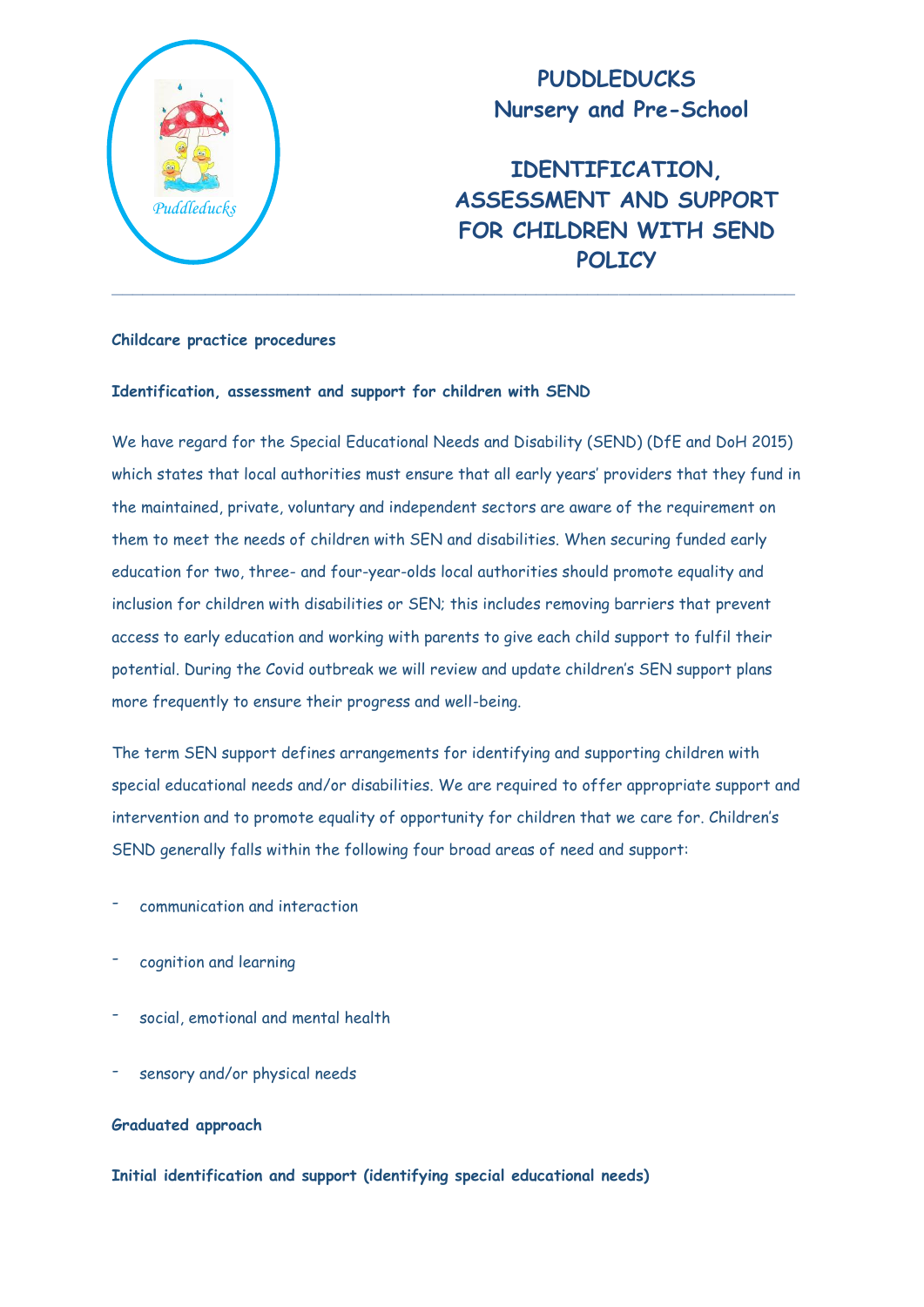- Ongoing formative assessment forms part of a continuous process for observing, assessing, planning and reviewing children's progress.
- Children identified as having difficulty with one or more areas of development should be given support by applying some simple strategies and resources.
- For most children application of some simple differentiation approaches will be enough to build confidence and help the child develop.
- If despite applying differentiated strategies a child continues to struggle and is showing significantly more difficulty with learning than their peers or has a disability which requires specific adjustments, then the key person should raise a concern with the setting's SENCo/setting manager and the child's parents.

### **Observation and assessment of children's SEN**

Where a child appears to be behind expected levels, or their progress gives cause for concern, practitioners should consider all the information about the child's learning and development from within and beyond the setting.

- Information can be collated from formal checks such as the progress check at age two, observations from parents and observation and assessment by the setting of the child's progress.
- When specialist advice has been sought externally, this is used to help determine whether or not a child has a special educational need (SEN).
- The child's key person and SENCo/Manager use this information to decide if the child has a special educational need.
- If the decision is that the child does have a SEN and the parents are not already aware of a concern, then the information is shared with them. Once parents have been informed, they should be fully engaged in the process, contributing their insights to all future actions for their child.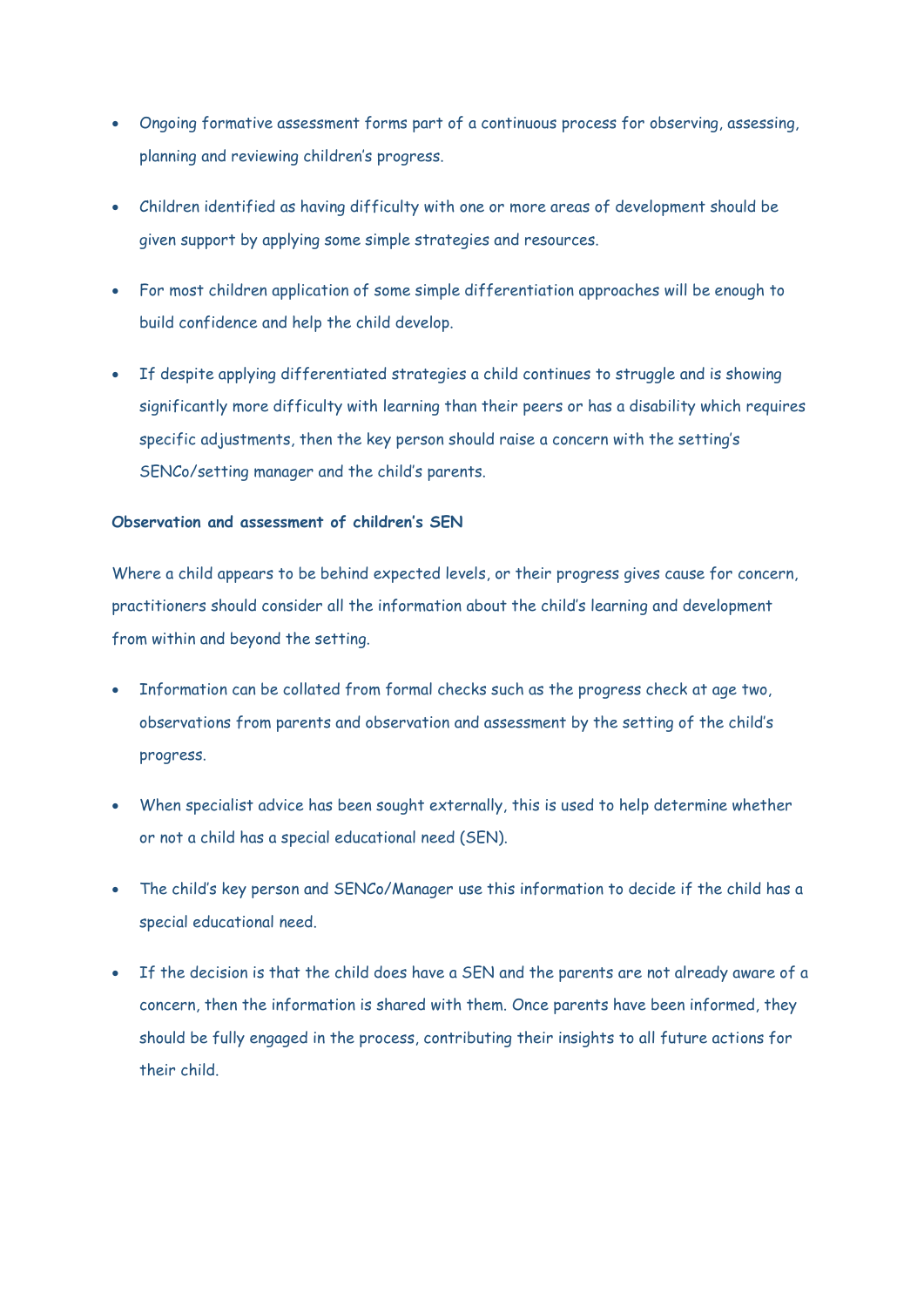### **Planning intervention**

- Everyone involved with the child should be given an opportunity to share their views. Parents should be encouraged to share their thoughts on the child's difficulties and be involved in the decision as to what will happen next.
- A first intervention option may be to carry on with applying differentiated support and to review the child's progress at an agreed date. If the child's needs are more complex, then the decision maybe to go straight ahead and prepare an Action plan with detailed evidencebased interventions being applied straight away and simultaneously external referrals made.
- If relevant, then the child should be appropriately included in development of the action plan but only at a level which reflects their stage of comprehension.
- The action plan described below, ensures that children that are identified, or suspected of having a SEN will receive the right level of support and encouragement with their learning and development as early as possible.

### **Involving the child**

- The SEND Code of Practice supports the rights of children to be involved in decisions about their education.
- Inclusion of children with SEND helps build self-confidence and trust in others.
- Ascertaining children's views may not be easy, a range of strategies will be needed.
- Accurate assessment helps identify children's strengths and possible barriers to learning.
- The key person and setting manager/SENCo work in partnership with parents and other agencies to involve the child wherever appropriate.
- Children are involved at appropriate stages of the assessment and to their level of ability.
- Establishing effective communication is essential for the child's involvement.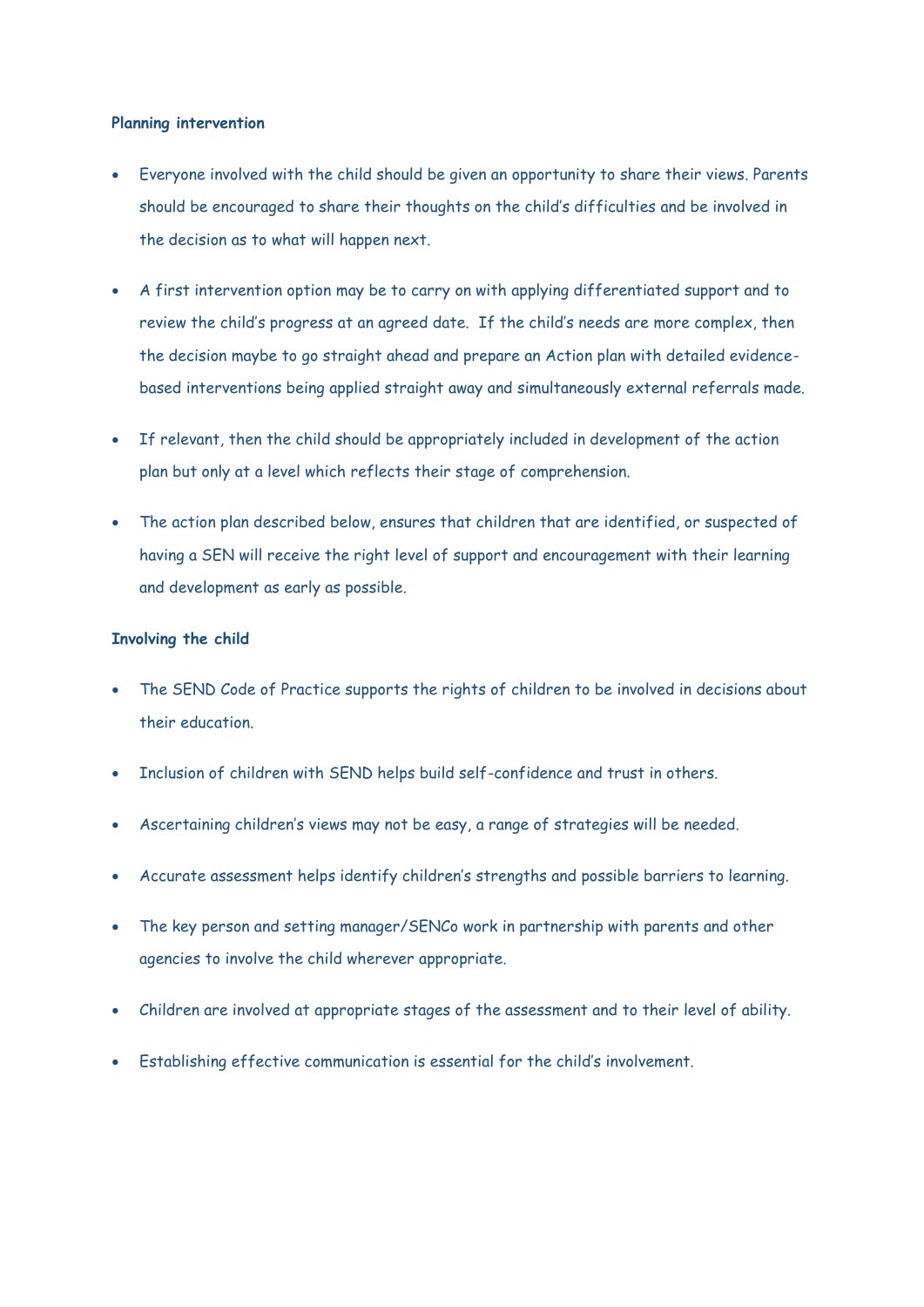### **SEN action plan**

- The action plan, should show what support is required to help achieve outcomes for the child and detail the frequency of these interventions and who will apply them and with what resources.
- A review date (termly) should be agreed with the parents so that the child's progress can be reviewed against expected outcomes and next steps agreed.
- A copy of the plan is stored in the child's file so that any other member of staff or an inspector looking at the file will see how the child is progressing and what interventions have been or are being applied.
- If a child requires specific medical interventions during their time in the setting, a Health care plan form should also be completed and integrated into the general plans to ensure the child's medical needs are known and safely met.
- The action plan should provide an accessible summary of the child's needs, which can be used if further assessment is required including a statutory Education Health and Care (EHC) Assessment, and development of an EHC plan.

### **Drawing up a SEN action plan**

- If external agencies are already involved at this stage, then they should also be invited to help decide on what appropriate interventions are needed to help meet outcomes for the child. The SENCo/setting manager should take the lead in coordinating further actions including preparation of the action plan and setting short-term targets.
- Where there are significant emerging concerns (or an identified special educational need or disability) targeted action plans are formulated that relate to a clear set of expected outcomes and stretching targets.
- A SEN support: Action plan, highlights areas in which a child is progressing well; areas in which some additional support might be needed and any areas where there is a concern that a child may have a developmental delay (which may indicate a special educational need or disability). It describes the activities and strategies the provider intends to adopt to address any issues or concerns.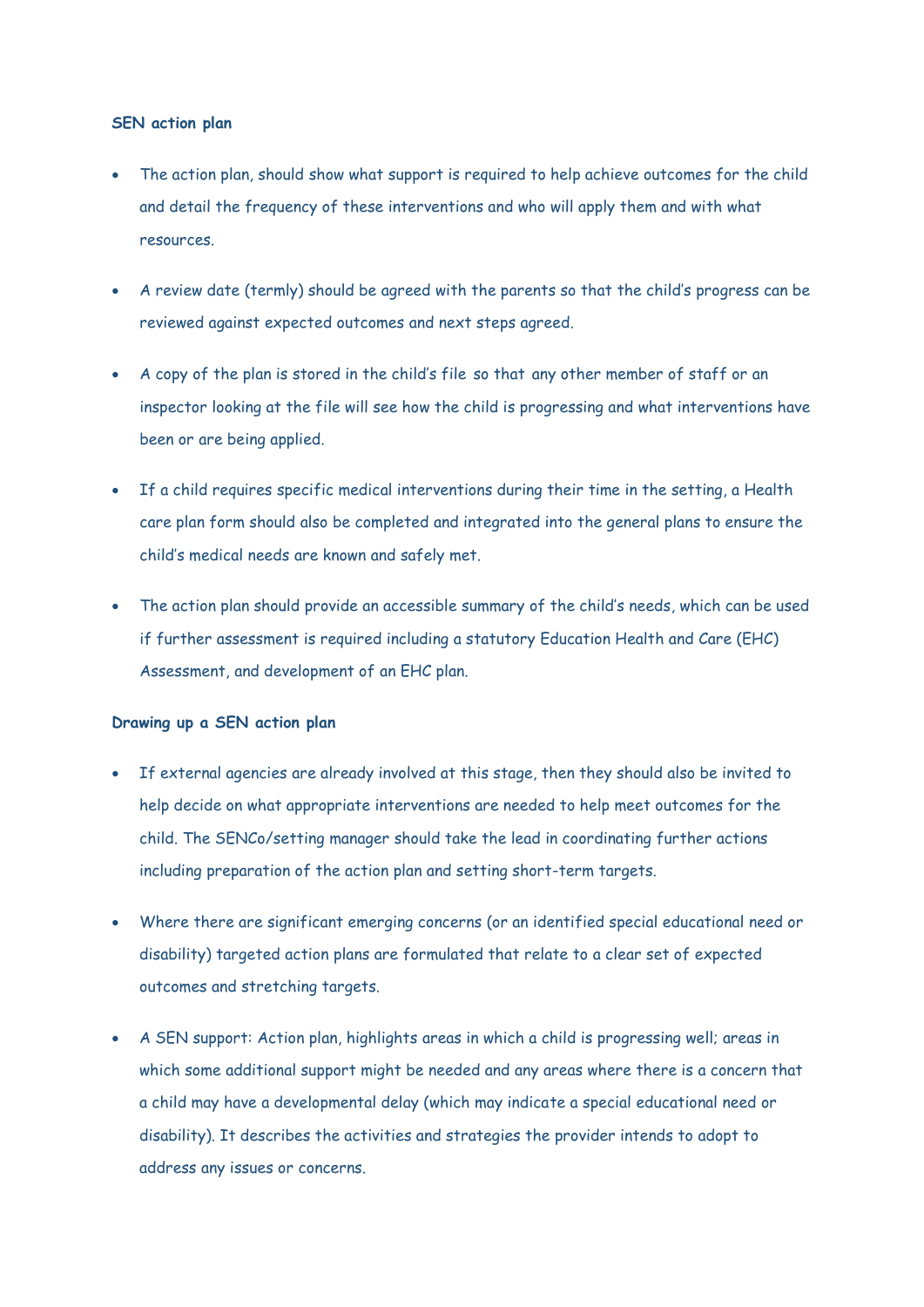- Planned intervention should be based on the best possible evidence and have the required impact on progress with longer-term goals covering all aspects of learning and development and shorter-term targets meeting goals.
- The plan should focus on the needs of the child, the true characteristics, preferences, and aspirations of the child and involvement of the parents with a clear set of targets and expected outcomes for the child. Effective planning at this stage should help parents and children express their needs, wishes, and goals:
	- focus on the child as an individual and not their SEN label
	- be easy for children to understand and use clear ordinary language and images, rather than professional jargon
	- highlight the child strengths and capacities
	- enable the child, and those who know them best, to say what they have done, what they are interested in and what outcomes they are seeking in the future
	- tailor support to the needs of the individual
	- organise assessments to minimise demands on families
	- bring together relevant professionals to discuss and agree together the overall approach
	- If the child fails to make progress and multi-agency support is sought, then it is at this point that Early Help/CAF assessment should be considered.

### **Record keeping**

If a child has or is suspected of having a SEN, a dated record should be kept of:

- the initial cause for concern and the source of this information, (the progress check at age two and/or outcomes of previous interventions). An Initial record of concern form can also be used for this purpose drawing information from other sources
- the initial discussion with parents raising the possibility of the child's SEN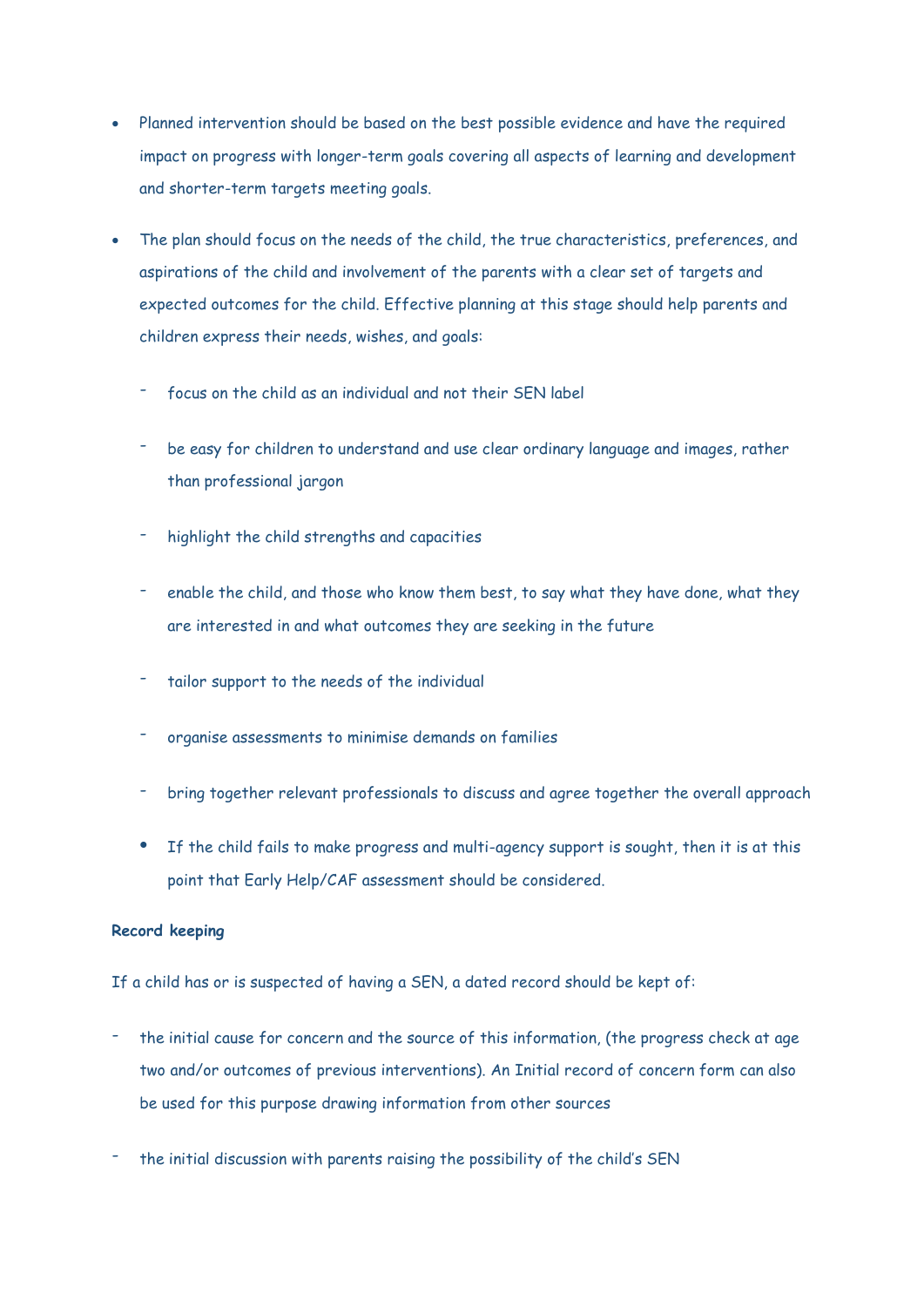- the views of the parents and other relevant persons including, wherever possible, the child's views;
- the procedures followed with regard to the Code of Practice to meet the child's SEND e.g. SEN action plan, referrals to external agencies and for statutory assessment
- evidence of the child's progress and any identified barriers to learning
- advice from other relevant professionals; and all subsequent meetings with parents and other persons and any subsequent referrals

### **Records may include**

- observation and monitoring sheets
- expressions of concern
- risk assessments
- access audits
- health care plans (including guidelines for administering medication)
- SEN action plans
- meetings with parents and other agencies
- additional information from and to outside agencies
- agreements with parents
- guidelines for the use of children's individual equipment; Early help CAF referrals
- referral to the local authority identifying a child's special educational needs and request for statutory Education, Health, Care (EHC) needs assessment; and a copy of an EHC plan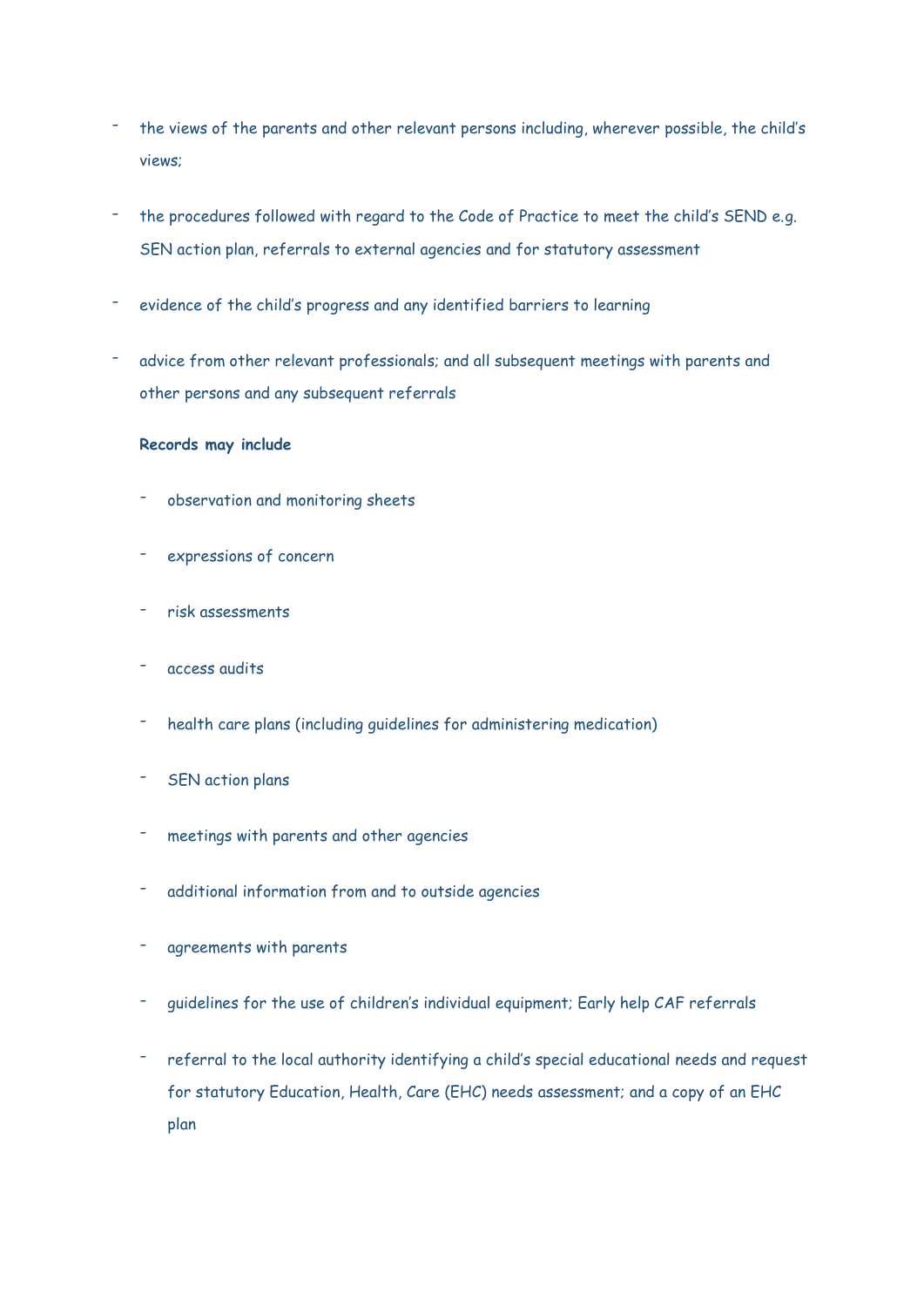### **Seeking additional funding/enhanced/top up**

If the child's needs cannot be met from within the setting's core funding, then it will be at this point that the evidence collated will be used to apply for top up/enhanced funding from the local authority's inclusion fund. If a new or existing child is disabled, then the setting should check if the family is in receipt or have applied for Disability Living Allowance. If so, the setting will be able to apply to their local authority for the local Disability Access Fund.

### **Statutory education, health and care (EHC) assessment and plan**

### **Statutory assessment**

- If a child has not made progress, then the next steps may be for the child to undergo an Education, Health and Care Assessment.
- If a child is under compulsory school age, the local authority will conduct an EHC needs assessment if they consider that the child's needs cannot be met within the resources normally available to the early years setting.
- Children aged under age two are eligible where an assessment has indicated that the child is likely to have SEN which requires an EHC plan when they reach compulsory school age.
- When a child's needs appear to be sufficiently complex, or the evidence suggest specialist intervention then the local authority is likely to conclude that an EHC plan is necessary
- The local authority should fully involve the parent and must seek advice from the setting in making decisions about undertaking an EHC assessment and preparing an EHC plan.
- Settings should prepare by collating information about the child's SEND including:
	- documentation on the child's progress in the setting
	- interventions and support provided to date
	- evidence of external agency assessment, support and recommendations
	- parental views and wishes (and where appropriate those of the child)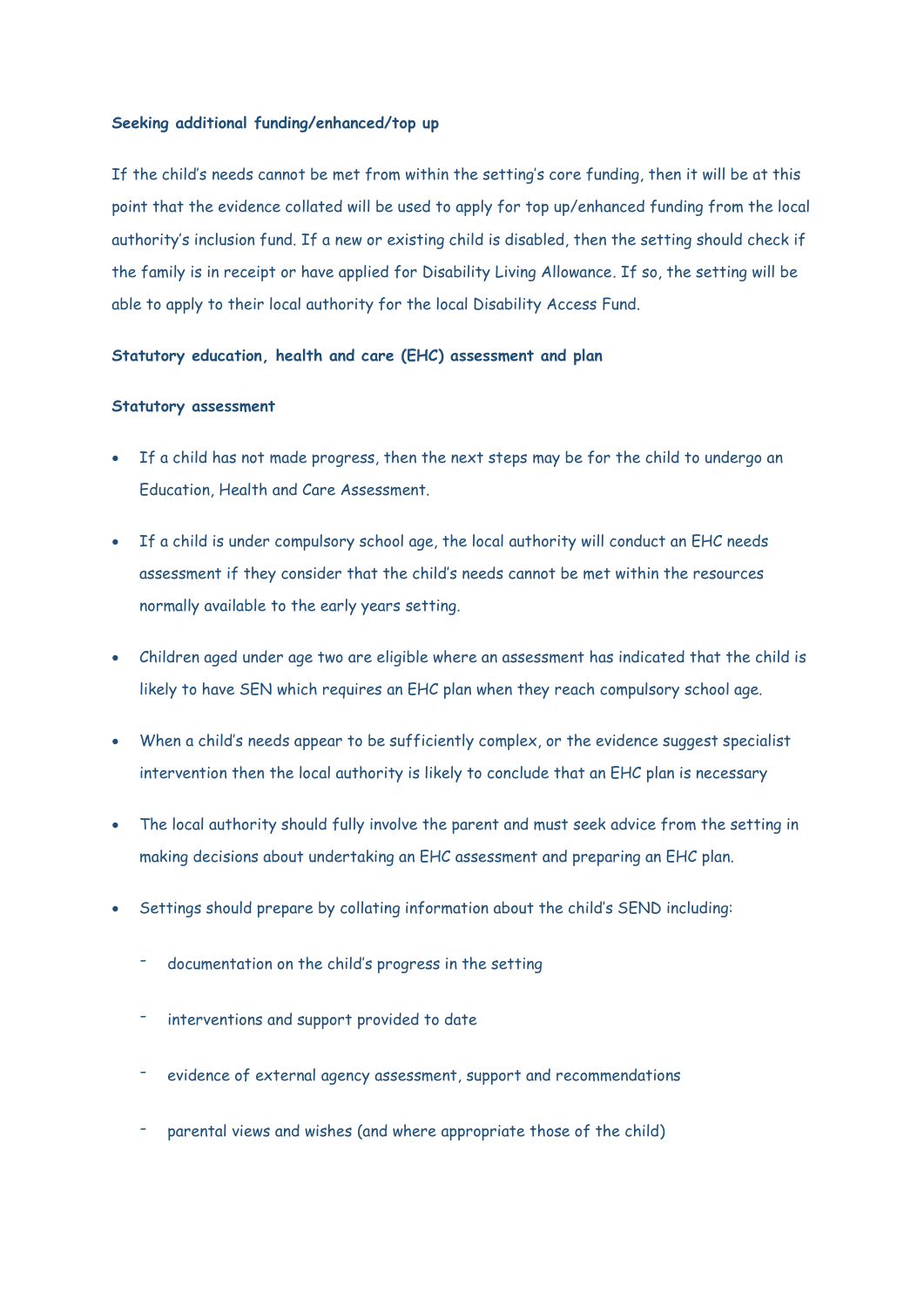The information will then be submitted to the local authority to allow them to accurately assess the child in the context of the support already given.

- The local authority must inform the child's parents of their decision within six weeks of receiving a request for an assessment and give its reasons for their decision. If the local authority decides to conduct an assessment, it must ensure the child's parents are fully included right from the beginning and are invited to contribute their views. If the local authority subsequently decides not to conduct an assessment it must then inform the parents of their right to appeal that decision, of the requirement for them to consider mediation should they wish to appeal.
- If the local authority decides that a statutory EHC plan is not necessary, it must notify the parents and inform the provider, giving the reasons for the decision. This notification must take place within 16 weeks of the initial request or of the child having otherwise been brought to the local authority's attention.
- If the decision following an assessment is to compile an EHC plan the local authority should consult collaboratively with the parents in the preparation of the plan ensuring that their views and their child's preferences are taken into account and that plans describe positively what the child can do and has achieved to date.
- Plans are evidenced based and focus on short term outcomes and long-term aspirations for the child including family and community support. Parents have the right to request a particular provision for their child to be named within their EHC plan.
- If an early years setting is named, the local authority must fund this provision. They cannot force a setting to take a child and can only name the provision in the EHC if the setting agrees.
- Local authorities should consider reviewing an EHC plan for a child under age five at least every three to six months. Such reviews would complement the duty to carry out a review at least annually but may be streamlined and not necessarily require the attendance of the full range of professionals, depending on the needs of the child. The child's parents must be fully consulted on any proposed changes to the EHC plan and made aware of their right to appeal to the Tribunal.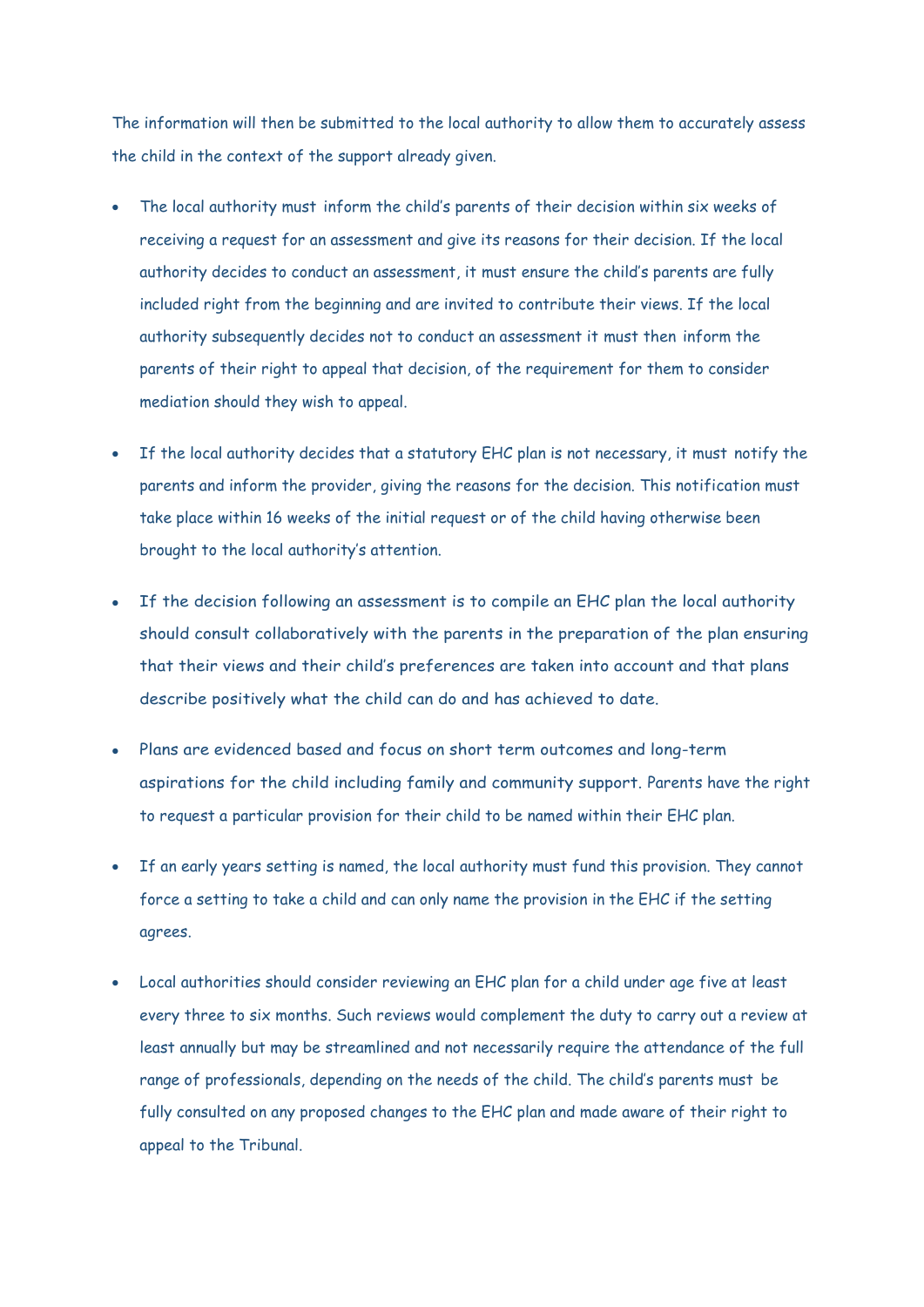### **External intervention and support**

Where external agency intervention has been identified to help support a child with SEND then this intervention should be recommended in writing by a suitably reliable source such as a speech and language therapist, paediatrician or educational psychologist.

This policy was reviewed February 2022. Date of next review November 2022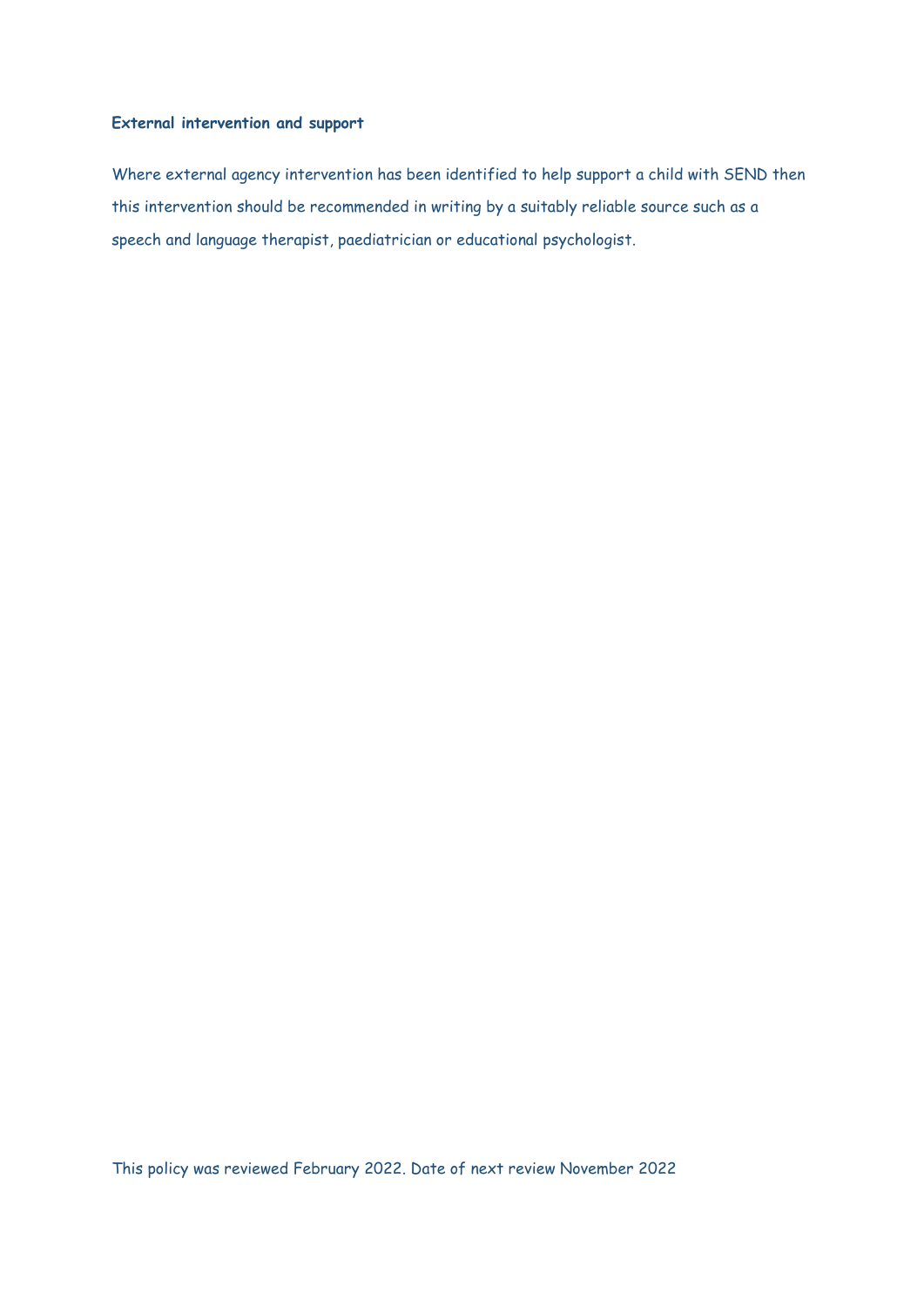

# **SEN Support: Initial record of concern form**

| Name of child:                                         |  | DOB:      |
|--------------------------------------------------------|--|-----------|
| Name and role of person recording<br>concern:          |  | Date:     |
| Nature of concern:                                     |  |           |
| <b>Observation notes</b><br>(detail evidence<br>here): |  |           |
| Parents informed of concern and their views are known? |  | Yes<br>No |
| Notes:                                                 |  |           |
| <b>Curriculum differentiation applied?</b>             |  | Yes<br>No |
| <b>Notes</b><br>(detail when and<br>how)               |  |           |
| Other adjustments made?                                |  | Yes<br>No |
| <b>Notes</b><br>(detail when and<br>how)               |  |           |
| <b>Next steps</b>                                      |  |           |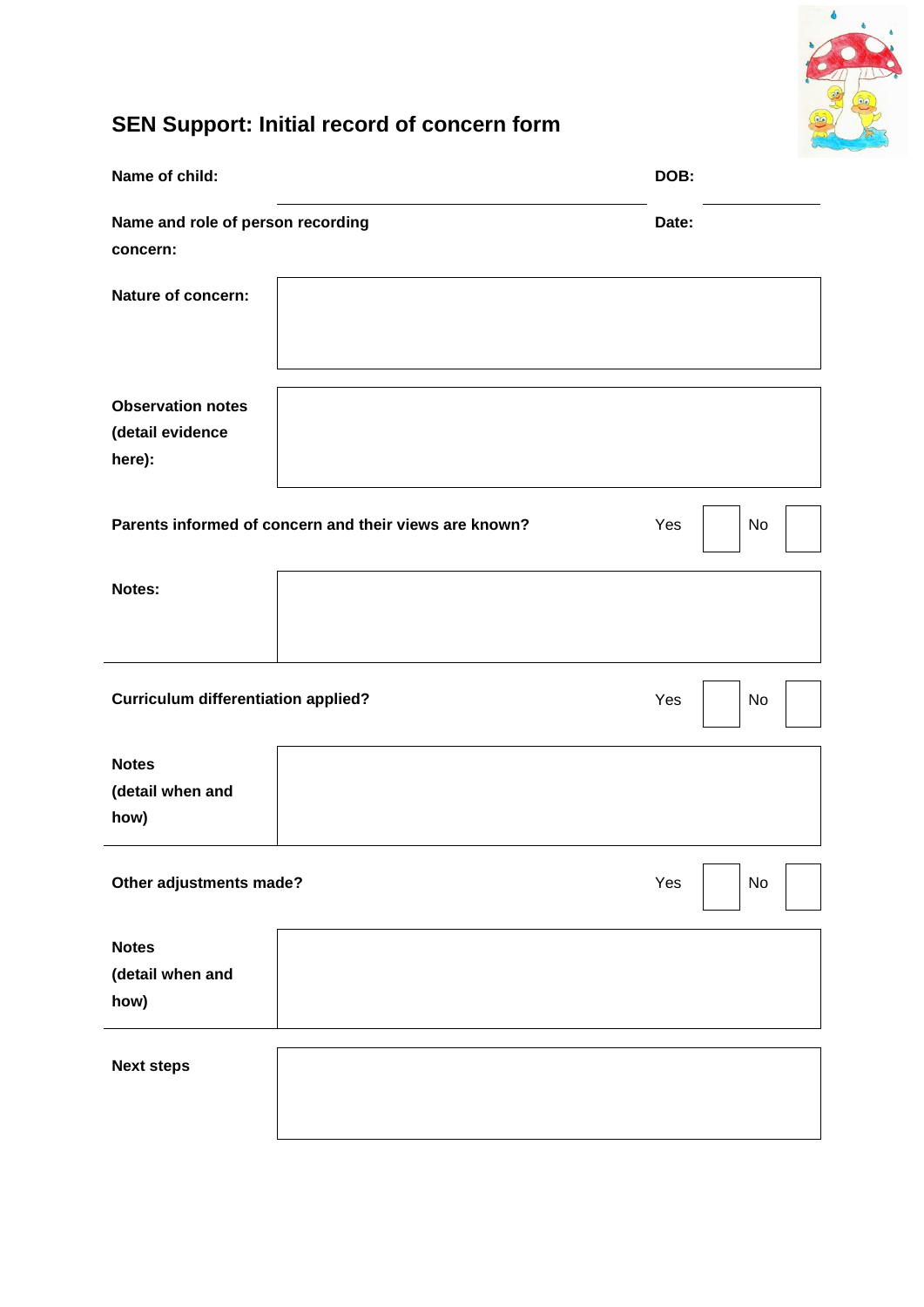# **SEN Support - Action plan**

**Date:**

**My name is:**

**My DOB is:**

**I can:**

- $\bullet$
- $\bullet$

**I would like to:**

- $\bullet$
- $\bullet$

**This is what is important to me:**

- $\bullet$
- $\bullet$

**I can't do everything I like because:**

- $\bullet$
- $\bullet$

**My parents/carers think:**

 $\bullet$ 

**My key person thinks:**

 $\bullet$ 

**I receive help from:**

- $\bullet$
- $\bullet$

**This is Me!** *IMAGE OF CHILD*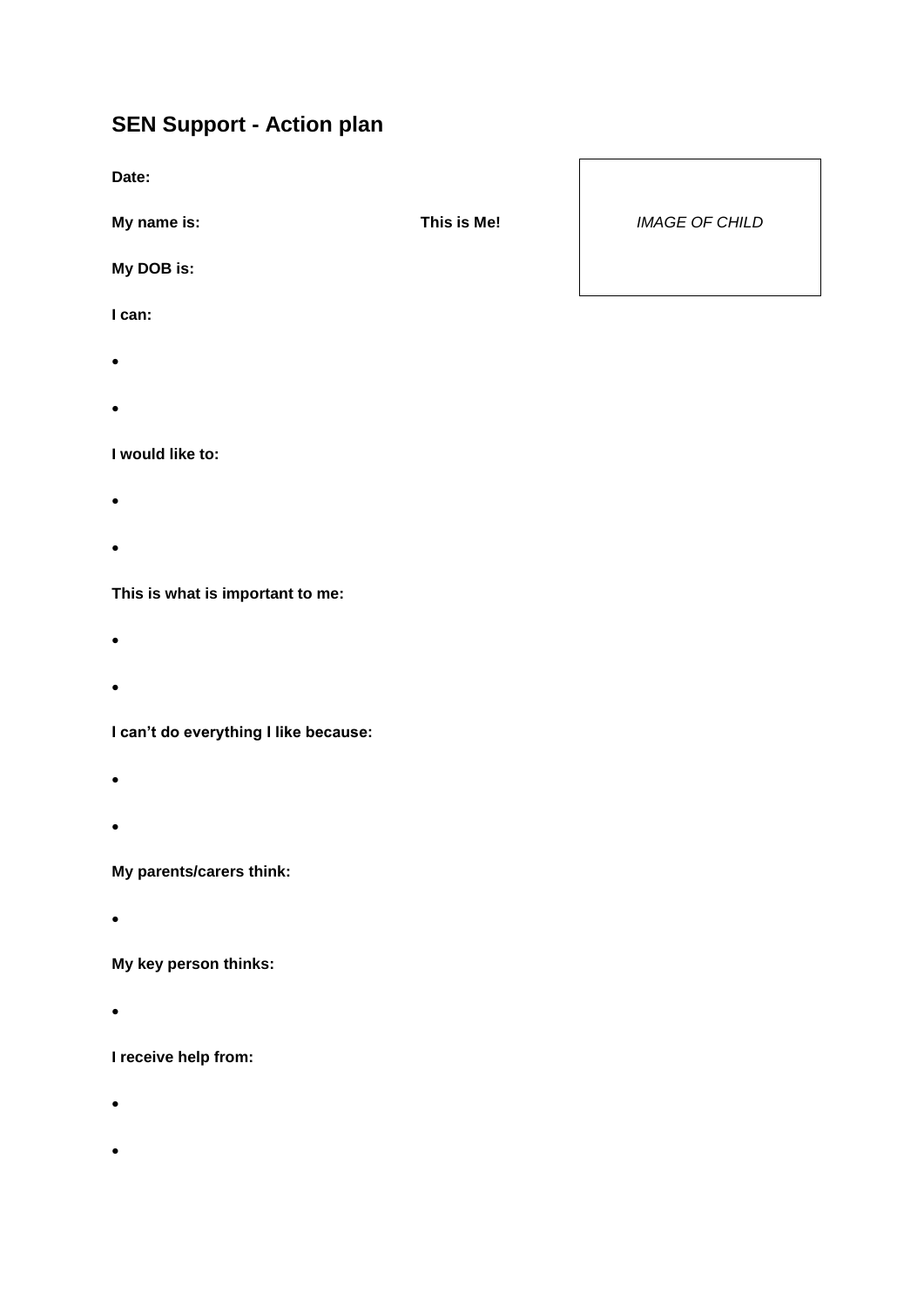**I already have this help from my setting:**

- $\bullet$
- $\bullet$

## **I would like to try this activity**

 $\bullet$ 

### **When and where?**

 $\bullet$ 

### **With whom?**

 $\bullet$ 

### **With what?**

 $\bullet$ 

## **The outcome should be:**

 $\bullet$ 

## **I may also like to try to**

 $\bullet$ 

### **When and where?**

 $\bullet$ 

### **With whom?**

 $\bullet$ 

### **With what?**

 $\bullet$ 

## **The outcome should be:**

 $\bullet$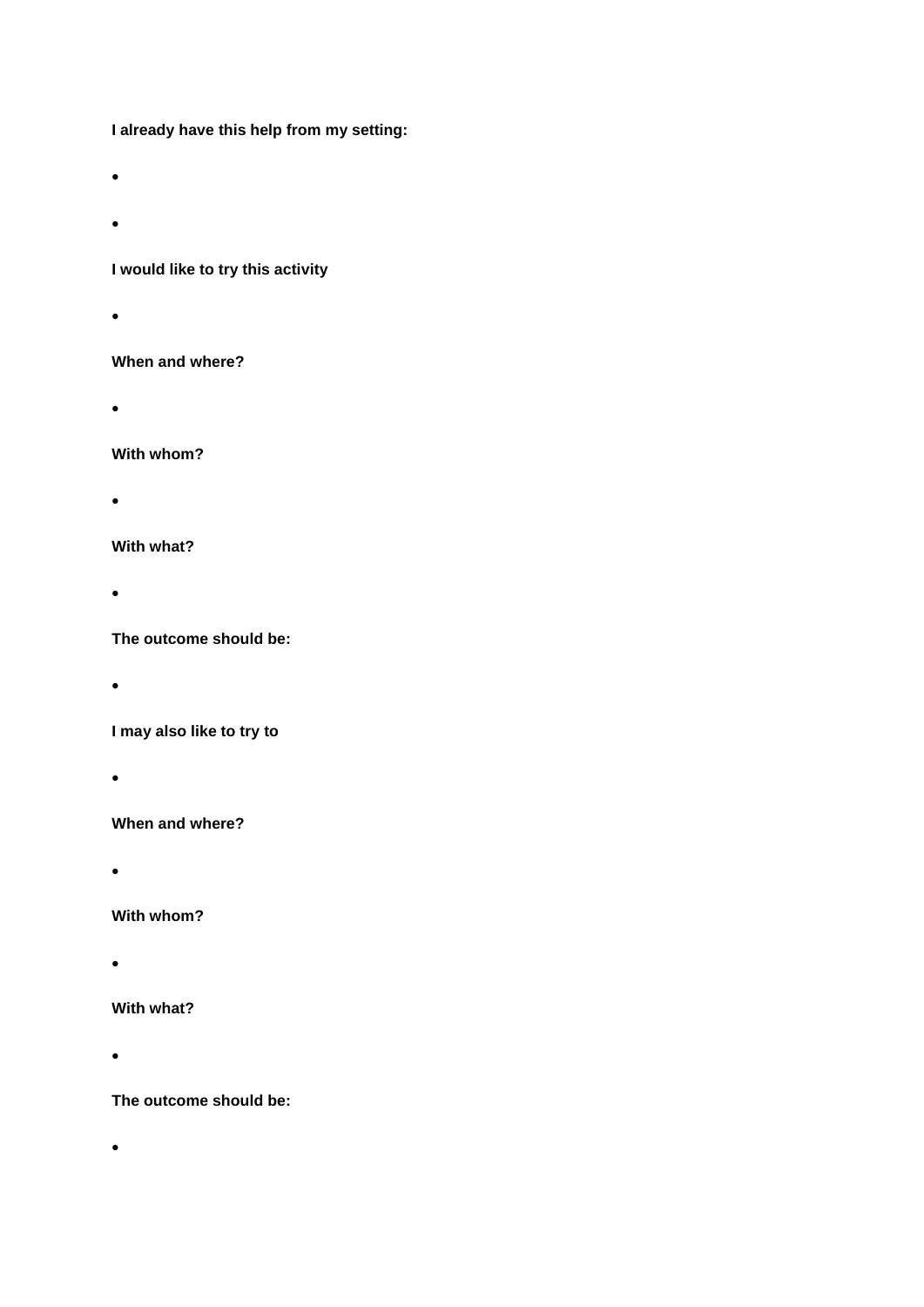**My parents/carers will help me by:**

 $\bullet$ 

**We will look at my plan again on:**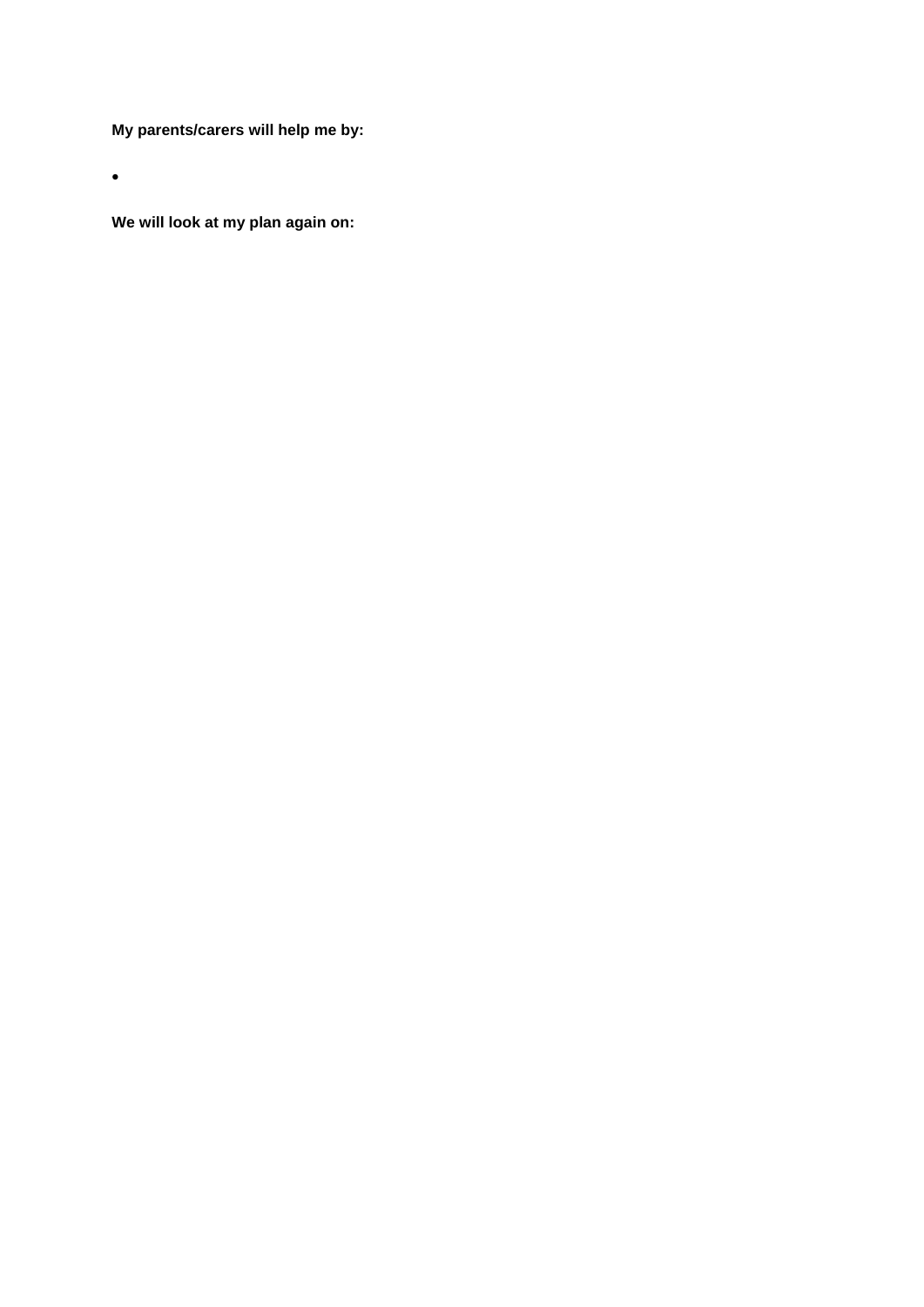## **Action plan - Recording Sheet**

**Name of child: Key person:** 

**Planned** 

**objective:**

| Date: | <b>Activity:</b> | <b>Outcomes:</b> | Persons present: |
|-------|------------------|------------------|------------------|
|       |                  |                  |                  |
|       |                  |                  |                  |
|       |                  |                  |                  |
|       |                  |                  |                  |
|       |                  |                  |                  |
|       |                  |                  |                  |
|       |                  |                  |                  |
|       |                  |                  |                  |
|       |                  |                  |                  |
|       |                  |                  |                  |
|       |                  |                  |                  |
|       |                  |                  |                  |
|       |                  |                  |                  |
|       |                  |                  |                  |
|       |                  |                  |                  |
|       |                  |                  |                  |

**Notes:**